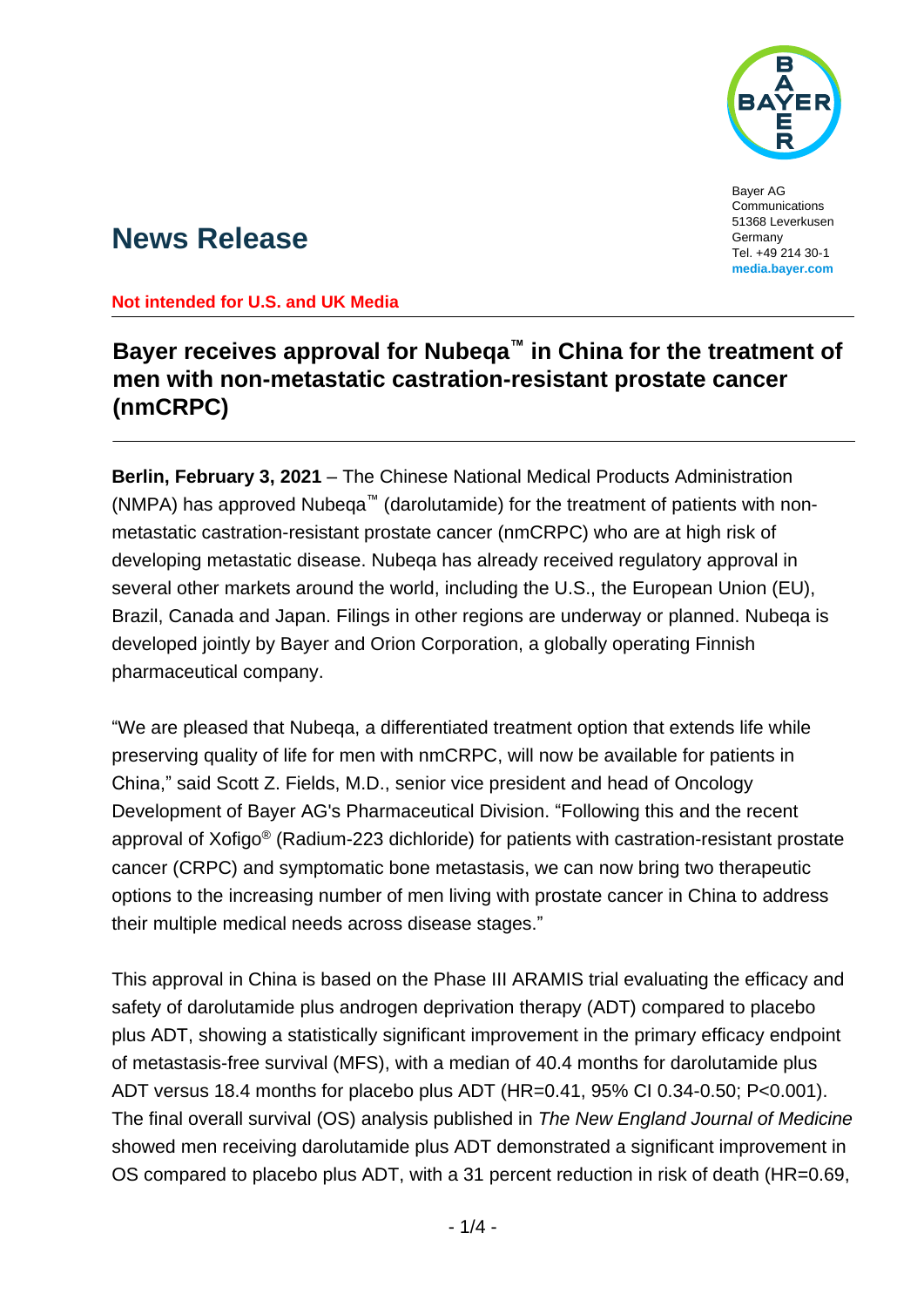95% CI 0.53-0.88; p=0.003). Darolutamide has demonstrated favorable safety and tolerability, even with longer follow-up, with discontinuation of treatment due to adverse events (AEs) occurring in 9 percent of patients in both arms of the study. Results from the ARAMIS trial also confirm the low potential for central nervous system (CNS) side effects, such as falls, mental impairment and cognitive impairment, expected with darolutamide plus ADT.1-3

"Prostate cancer is the sixth most common cancer in men in China," <sup>4</sup> said Prof. Huang Jian, SUN YAT-SEN Memorial Hospital, SUN YAT-SEN University. "Prostate cancer that is treated with ADT but progresses as evidenced by rising prostatic-specific antigen (PSA) levels, even when the amount of testosterone is reduced to very low levels in the body, and without radiographic evidence of distant metastasis, is known as nmCRPC. About one-third of men with nmCRPC receiving ADT alone go on to develop metastases within two years,<sup>5,6</sup> so early diagnosis and timely intervention at this stage is critical. As these men typically have no symptoms and are leading active lives, it is important to have treatment options that delay disease progression and prolong their overall survival (OS), while minimizing burdensome treatment side effects, so they can maintain their lifestyle with little disruption."

## **About Nubeqa™ (darolutamide)**

Darolutamide is approved under the brand name Nubeqa™ for the treatment of men with non-metastatic castration-resistant prostate cancer (nmCRPC), who are at high risk of developing metastatic disease.

Nubeqa is an oral androgen receptor inhibitor (ARi) with a distinct chemical structure that binds to the receptor with high affinity and exhibits strong antagonistic activity, thereby inhibiting the receptor function and the growth of prostate cancer cells. The compound is also being investigated in a Phase III study in metastatic hormone-sensitive prostate cancer (ARASENS). Information about these trials can be found at [www.clinicaltrials.gov.](http://www.clinicaltrials.gov/)

## **About the ARAMIS trial**

The ARAMIS trial was a randomized, Phase III, multi-center, double-blind, placebocontrolled trial evaluating the safety and efficacy of oral darolutamide in patients with nmCRPC who are currently being treated with ADT and are at high risk for developing metastatic disease. In the clinical study, 1,509 patients were randomized in a 2:1 ratio to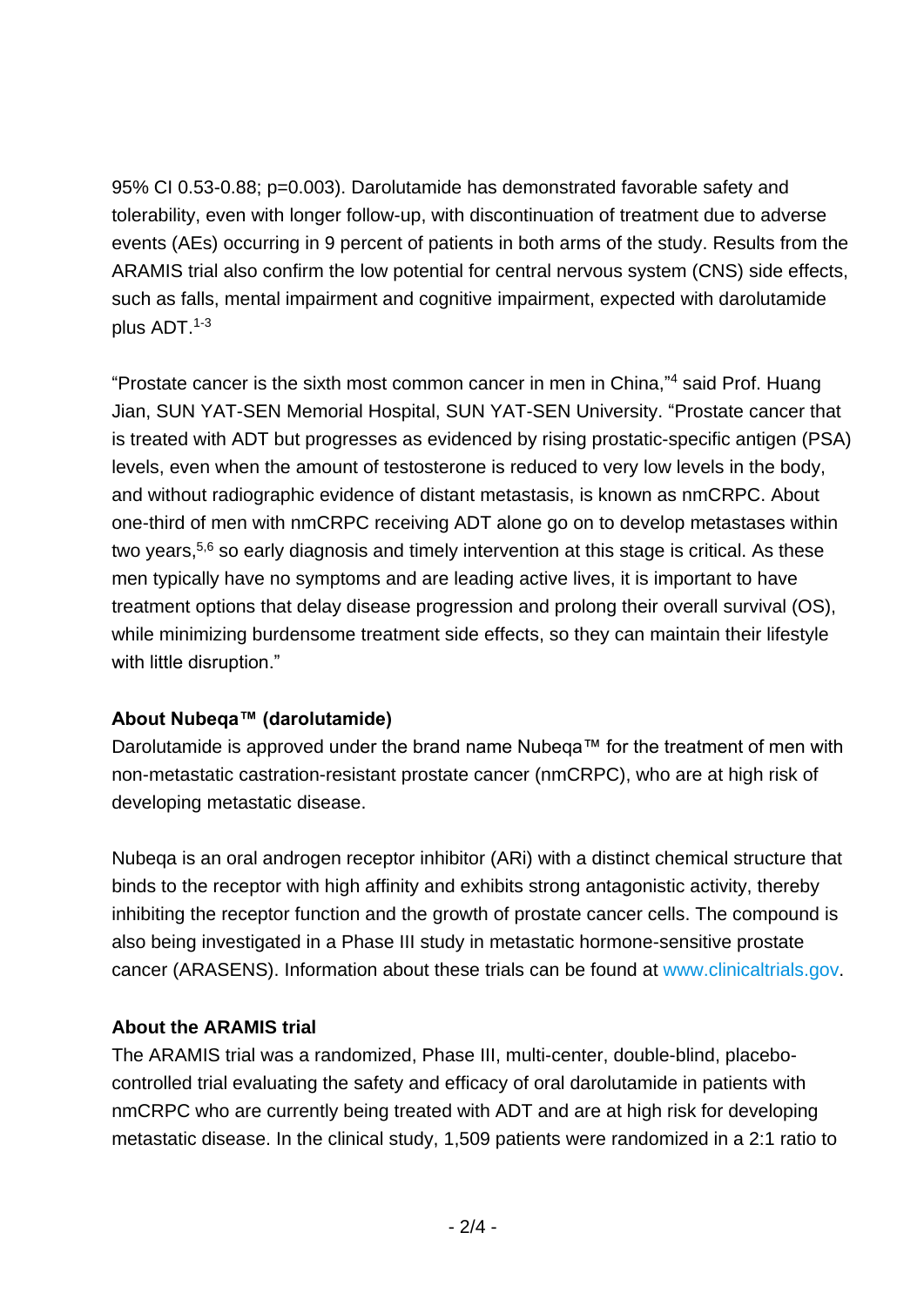receive 600 mg of darolutamide orally twice daily or placebo along with ADT. Patients with a history of seizure were allowed in the study.

## **About Prostate Cancer at Bayer**

Bayer is committed to delivering science for a better life by advancing a portfolio of innovative treatments. The company has the passion and determination to develop new medicines that help improve and extend the lives of people living with cancer. Prostate cancer is the second most commonly diagnosed cancer in men<sup>7</sup> and a key area of focus for Bayer. The company's franchise includes two products on the market (Nubeqa™ and Xofigo™) and several compounds in development, including a unique approach of advancing targeted alpha therapies. Bayer is focused on addressing the unique needs of prostate cancer patients, providing treatments that extend their lives throughout the different stages of the disease and allowing them to continue their everyday activities, so that they can live longer, better lives.

### **About Bayer**

Bayer is a global enterprise with core competencies in the life science fields of health care and nutrition. Its products and services are designed to benefit people by supporting efforts to overcome the major challenges presented by a growing and aging global population. At the same time, the Group aims to increase its earning power and create value through innovation and growth. Bayer is committed to the principles of sustainable development, and the Bayer brand stands for trust, reliability and quality throughout the world. In fiscal 2019, the Group employed around 104,000 people and had sales of 43.5 billion euros. Capital expenditures amounted to 2.9 billion euros, R&D expenses to 5.3 billion euros. For more information, go to [www.bayer.com](http://www.bayer.com/).

#### Contact:

#### **Malena Johannes, phone +49 173 5470379**

Email: [malena.johannes@bayer.com](mailto:malena.johannes@bayer.com)

Find more information at [www.pharma.bayer.com](http://www.pharma.bayer.com/) Follow us on Facebook:<http://www.facebook.com/pharma.bayer> Follow us on Twitter: [@BayerPharma](https://twitter.com/bayerpharma)